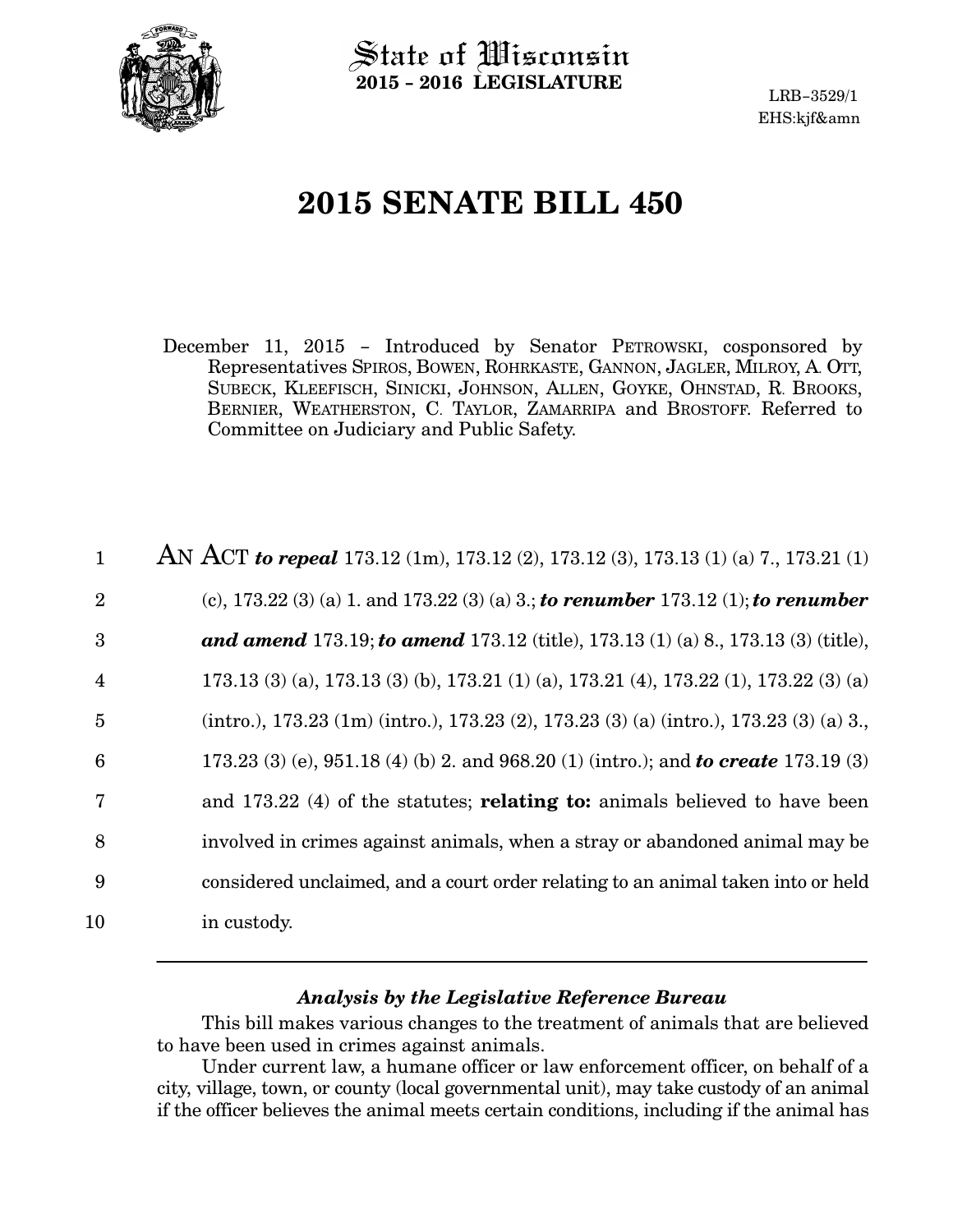#### SENATE BILL 450

been a participant in an animal fight intentionally instigated by any person or has been criminally mistreated. This bill allows such an officer to take custody of an animal if the officer believes the animal has been involved in any of a number of crimes related to the treatment of animals (crimes against animals).

Under current law, a local governmental unit may withhold, or direct a person contracting with it to withhold, an animal in custody from an owner who makes an otherwise adequate claim for the animal on certain grounds, including if there are reasonable grounds to believe that the owner has criminally mistreated the animal. Under this bill, an animal may be withheld from an owner if there are reasonable grounds to believe that the owner has used the animal in any crime against animals.

Under current law, if the owner of an animal that is being held in custody (by a local governmental unit or other person, such as a humane society, on behalf of a local governmental unit) is convicted of a crime related to animal fighting and the animal is one year old or older or shows indication of having participated in fighting, the animal must be euthanized.

Also under current law, an animal that is taken into custody for certain reasons may be considered an unclaimed animal, including if the animal is abandoned or a stray, if it is an untagged dog, if it is not licensed, or if its owner fails to pick it up from a veterinarian. If an animal is considered unclaimed, the person with custody of the animal has a number of options regarding treatment of the animal. These options include releasing the animal to a person other than the owner under certain circumstances, selling an animal other than a dog or cat at public auction, euthanizing the animal, or, if the animal is a stray, releasing the animal for scientific or educational purposes.

Under this bill, if an animal of any age is being held in custody and the owner of the animal is convicted of a crime against an animal, the animal must be treated as an unclaimed animal.

Under current law, if an animal has been taken into custody because it is believed that the animal has been used in, or is evidence of, a crime related to animal fighting, it must be retained in custody. If the owner claims the right of possession of the animal, a court must determine whether the animal is needed as evidence or there is reason to believe that the animal has been used in fighting. If so, the animal must be retained in custody.

Under this bill, if an animal has been taken into custody because it is believed that the animal has been used in any crime against animals or that it constitutes evidence of a crime against animals, it must be retained in custody. The bill provides the animal's owner an opportunity to file an application with the court for the return of seized property within 30 days after the animal is seized, and the owner is barred from filing such an application after this period. If the owner files a timely application, the bill requires the court to hold a hearing within 20 days of receiving the application. At the hearing, if the court determines that there is reason to believe that the animal was used in any crime against animals or that the animal constitutes evidence of a crime against animals, the bill requires the court to order the animal to be retained in custody. If the court determines that the animal is not needed as evidence and that there is no reason to believe that the animal was used in a crime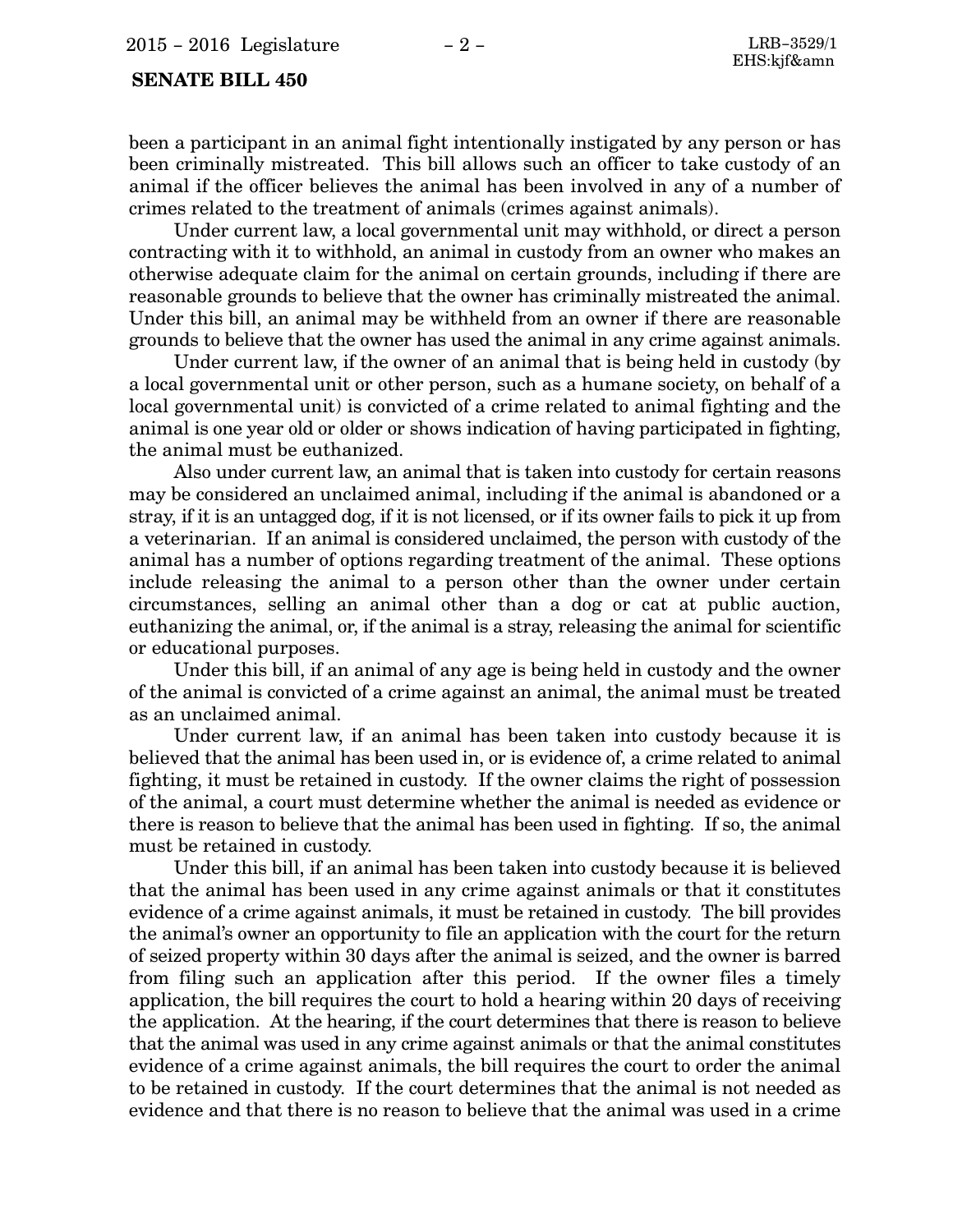## SENATE BILL 450

against animals, the bill requires the court to order the animal to be returned to the owner.

The bill also allows the local governmental unit or other person with custody of an animal believed to have been used in, or constitutes evidence of, a crime against animals to demand payment from the animal's owner for the custody, care, and treatment of the animal no more frequently than every 14 days. If the payment demanded is not received within 30 days of mailing the demand, the bill requires the animal to be treated as an unclaimed animal. The bill allows an owner to challenge the reasonableness of the amount of payment demanded.

Under current law, generally, a local governmental unit or person contracting with it may treat an animal as an unclaimed animal if it is taken into custody because it is abandoned or a stray, it is an untagged dog, it is not licensed in compliance with any ordinance, or it is delivered by a veterinarian after the owner failed to pick it up and if, within seven days after the animal is seized, it is not claimed by and returned to its owner. Under this bill, the period after which a stray or abandoned animal may be treated as unclaimed is reduced to four days.

Under current law, a local governmental unit may petition the court for an order regarding an animal in custody, including an order requiring payment or the posting of a bond for the costs of custody, care, and treatment pending the outcome of a proceeding or an order authorizing the sale, destruction, or other disposal of the animal. This bill allows a person other than a local governmental unit that has custody of an animal, such as a humane society, to petition the court for such an order.

For further information see the **local** fiscal estimate, which will be printed as an appendix to this bill.

## The people of the state of Wisconsin, represented in senate and assembly, do enact as follows:

| $\mathbf{1}$   | <b>SECTION 1.</b> 173.12 (title) of the statutes is amended to read:    |
|----------------|-------------------------------------------------------------------------|
| $\overline{2}$ | 173.12 (title) Animal fighting; seizure.                                |
| 3              | <b>SECTION 2.</b> 173.12 (1) of the statutes is renumbered 173.12.      |
| $\overline{4}$ | <b>SECTION 3.</b> 173.12 $(1m)$ of the statutes is repealed.            |
| $\overline{5}$ | SECTION 4. 173.12 $(2)$ of the statutes is repealed.                    |
| 6              | <b>SECTION 5.</b> 173.12 (3) of the statutes is repealed.               |
| 7              | <b>SECTION 6.</b> 173.13 (1) (a) 7. of the statures is repealed.        |
| 8              | <b>SECTION 7.</b> 173.13 (1) (a) 8. of the statutes is amended to read: |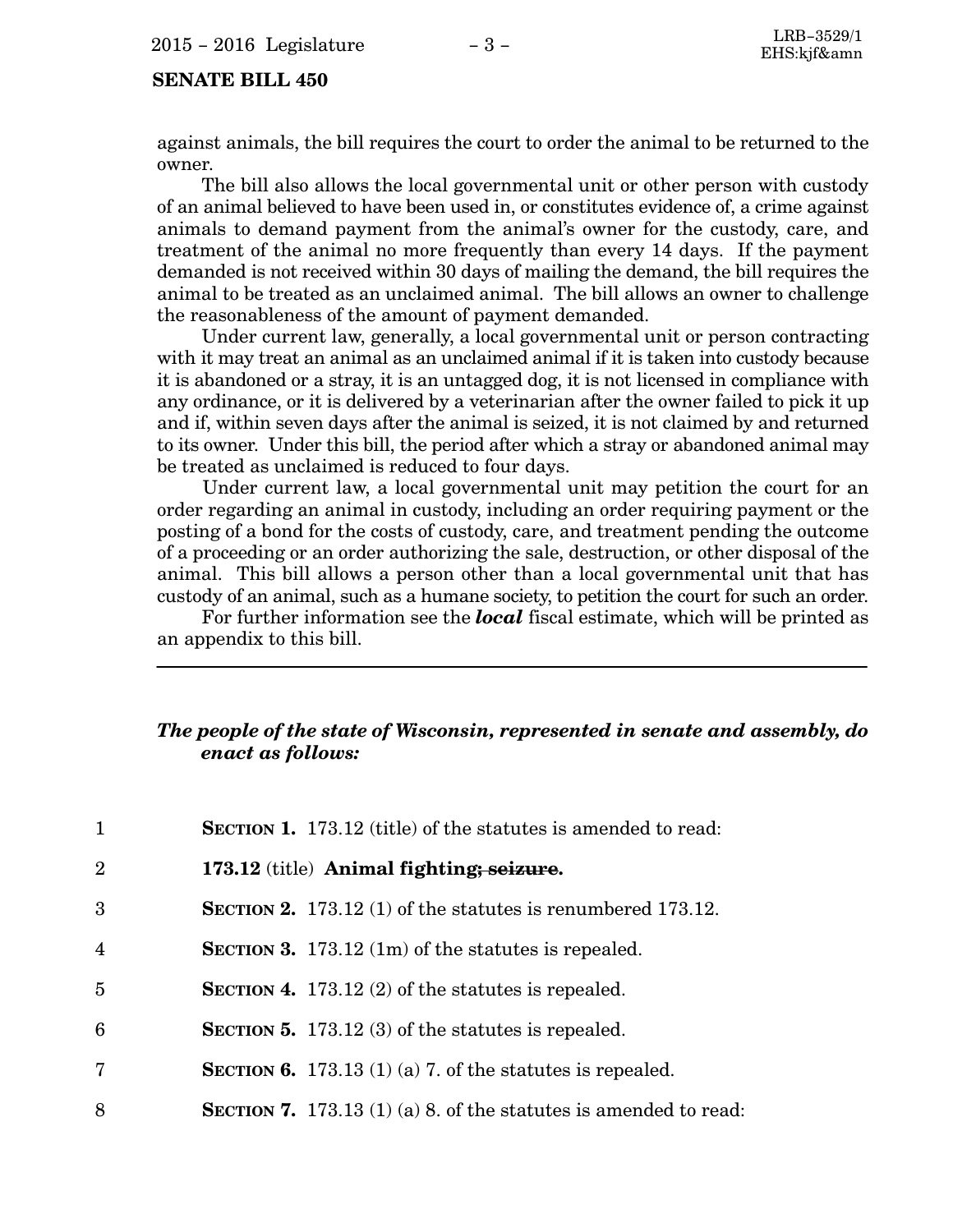$2015 - 2016$  Legislature  $-4 -$ <br>LRB-3529/1

## **SENATE BILL 450**

| $\mathbf{1}$     | 173.13 (1) (a) 8. An animal mistreated in violation of used in any crime under          |
|------------------|-----------------------------------------------------------------------------------------|
| $\overline{2}$   | ch. 951 or that constitutes evidence of a crime under ch. 951.                          |
| 3                | <b>SECTION 8.</b> 173.13 (3) (title) of the statutes is amended to read:                |
| $\overline{4}$   | 173.13 (3) (title) NOTIFICATION OF OWNER.                                               |
| $\overline{5}$   | SECTION 9. 173.13 (3) (a) of the statutes is amended to read:                           |
| $\boldsymbol{6}$ | 173.13 (3) (a) If a humane officer or law enforcement officer takes custody of          |
| 7                | an animal with the knowledge of the owner, the humane officer or law enforcement        |
| 8                | officer shall explain the procedure by which the owner can recover the animal,          |
| $9\phantom{.0}$  | including the procedure under s. 173.22, and the procedure to be followed if the        |
| 10               | animal is not returned to the owner. If the humane officer or law enforcement officer   |
| 11               | takes custody of the animal under sub. $(1)$ (a) 8, the humane officer or law           |
| 12               | enforcement officer shall explain the provisions of s. 173.22 (4) to the owner.         |
| 13               | <b>SECTION 10.</b> 173.13 (3) (b) of the statutes is amended to read:                   |
| 14               | 173.13 (3) (b) If a humane officer or law enforcement officer takes custody of          |
| 15               | an animal without the knowledge of the owner, the humane officer or law                 |
| 16               | enforcement officer shall promptly notify the owner in writing if he or she can be      |
| 17               | identified and located with reasonable effort. The notice shall explain the procedure   |
| 18               | by which the owner can recover the animal, including the procedure under s. 173.22,     |
| 19               | and the procedure to be followed if the animal is not returned to the owner. The notice |
| 20               | shall also inform the owner that the owner must notify any person with a lien on the    |
| 21               | animal that the animal has been taken into custody. If the humane officer or law        |
| 22               | enforcement officer takes custody of the animal under sub. (1) (a) 8, the notice shall  |
| 23               | explain the provisions of s. $173.22(4)$ .                                              |
| 24               | SECTION 11. 173.19 of the statutes is renumbered 173.19 (1) and amended to              |
|                  |                                                                                         |

25

read: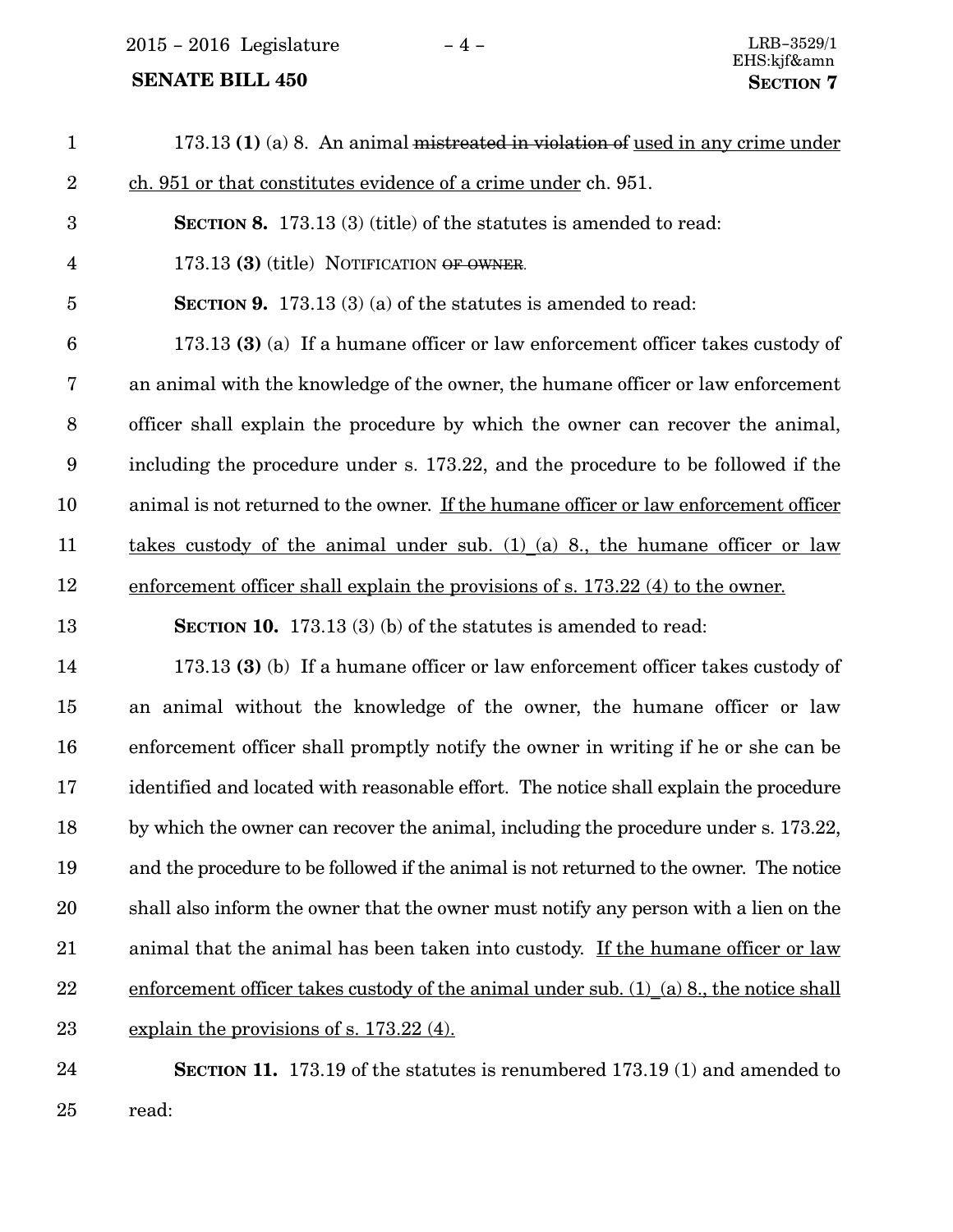2015 – 2016 Legislature − 5 –

| $\mathbf{1}$            | 173.19 (1) A political subdivision or person contracting under s. 173.15 (1) may                      |
|-------------------------|-------------------------------------------------------------------------------------------------------|
| $\boldsymbol{2}$        | treat any animal taken into custody under s. $173.13(1)(a)$ $1_{\overline{2}}$ as an unclaimed animal |
| $\boldsymbol{3}$        | subject to s. $173.23$ (1m) if, within 4 days after custody is taken of the animal, it is             |
| $\overline{\mathbf{4}}$ | not claimed by and returned to its owner under s. 173.23 (1).                                         |
| $\overline{5}$          | (2) Except as provided in sub. (3), a political subdivision or person contracting                     |
| $6\phantom{.}6$         | under s. 173.15 (1) may treat any animal taken into custody under s. 173.13 (1) (a)                   |
| 7                       | 3., 4., or 9. as an unclaimed animal subject to s. 173.23 (1m) if, within 7 days after                |
| 8                       | custody is taken of the animal, it is not claimed by and returned to its owner under                  |
| 9                       | s. 173.23 (1), except that an animal taken into custody under s. 173.13 (1) (a) 3. or                 |
| 10                      | 4. may not be treated as unclaimed if its owner files a petition under s. 173.22 (1)                  |
| 11                      | within 7 days after custody is taken.                                                                 |
| 12                      | <b>SECTION 12.</b> 173.19 (3) of the statutes is created to read:                                     |
| 13                      | 173.19 (3) If an animal is taken into custody under s. $173.13$ (1) (a) 3, 4, or 9.                   |
| 14                      | and also taken into custody under s. $173.13$ (1) (a) 1., only sub. (1) applies to that               |
| 15                      | animal.                                                                                               |
| 16                      | <b>SECTION 13.</b> 173.21 (1) (a) of the statutes is amended to read:                                 |
| 17                      | 173.21 (1) (a) There are reasonable grounds to believe that the owner has                             |
| 18                      | mistreated the animal in violation of used the animal in a crime under ch. 951 or that                |
| 19                      | the animal constitutes evidence of a crime under ch. 951.                                             |
| 20                      | SECTION 14. 173.21 $(1)$ $(c)$ of the statutes is repealed.                                           |
| 21                      | <b>SECTION 15.</b> 173.21 (4) of the statutes is amended to read:                                     |
| 22                      | 173.21 (4) RETURN. A Except with respect to an animal taken into custody                              |
| 23                      | under s. $173.13(1)(a)$ 8., a political subdivision or person contracting under s. 173.15             |
| 24                      | (1) having custody of an animal withheld under sub. (1) shall release the animal to                   |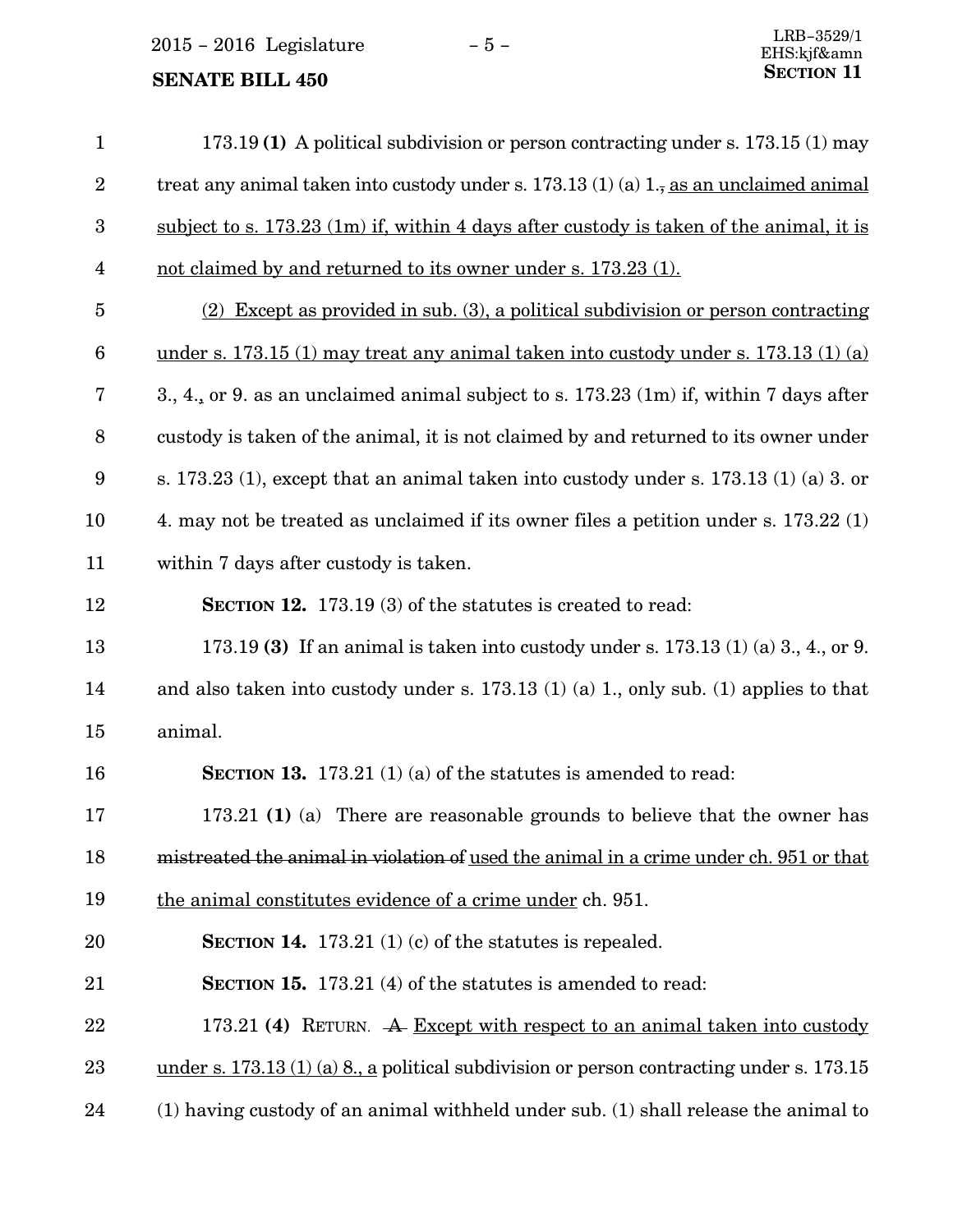$2015 - 2016$  Legislature  $-6 -$ <br>LRB-3529/1

| $\mathbf{1}$            | the owner at the direction of the humane officer or law enforcement officer that took  |
|-------------------------|----------------------------------------------------------------------------------------|
| $\boldsymbol{2}$        | custody of the animal if the requirements of s. $173.23(1)(a)$ to (c) are satisfied.   |
| $\boldsymbol{3}$        | <b>SECTION 16.</b> 173.22 (1) of the statutes is amended to read:                      |
| $\overline{\mathbf{4}}$ | 173.22 (1) PETITION. A person claiming that an animal that he or she owns was          |
| $\overline{5}$          | improperly taken into custody under s. 173.13 (1) (a) 3., 4., 5., or 6. or $\&$ or is  |
| $\boldsymbol{6}$        | wrongfully withheld under s. 173.21 (1) (b) or (d) may seek return of the animal by    |
| 7                       | petitioning for an order from the circuit court for the county in which the animal was |
| $8\,$                   | taken into custody or in which it is held.                                             |
| $\boldsymbol{9}$        | <b>SECTION 17.</b> 173.22 (3) (a) (intro.) of the statutes is amended to read:         |
| 10                      | 173.22 (3) (a) (intro.) If the animal was taken into custody under s. $173.13(1)$      |
| 11                      | (a) 8. or is withheld under s. 173.21 (1) (b) or (d), the court shall order the animal |
| 12                      | returned to the owner unless it determines that one of the following conditions is     |
| 13                      | satisfied:                                                                             |
| 14                      | SECTION 18. 173.22 (3) (a) 1. of the statutes is repealed.                             |
| 15                      | <b>SECTION 19.</b> 173.22 (3) (a) 3. of the statures is repealed.                      |
| 16                      | <b>SECTION 20.</b> 173.22 (4) of the statutes is created to read:                      |
| 17                      | 173.22 (4) HOLDING AN ANIMAL INVOLVED IN A CRIME. (a) An owner of an animal            |
| 18                      | taken into custody under s. 173.13 (1) (a) 8. or withheld under s. 173.21 (1) (a) may  |
| 19                      | apply for the animal's return to the circuit court for the county in which the animal  |
| 20                      | was taken into custody. No application under this paragraph may be made more           |
| 21                      | than 30 days after the animal was seized. The court shall order such notice as it      |
| $22\,$                  | considers adequate to be given the district attorney, the political subdivision or     |
| 23                      | person contracting under s. 173.15 (1) with custody of the animal, and all persons     |
| 24                      | who have or may have an interest in the animal. The court shall hold a hearing to      |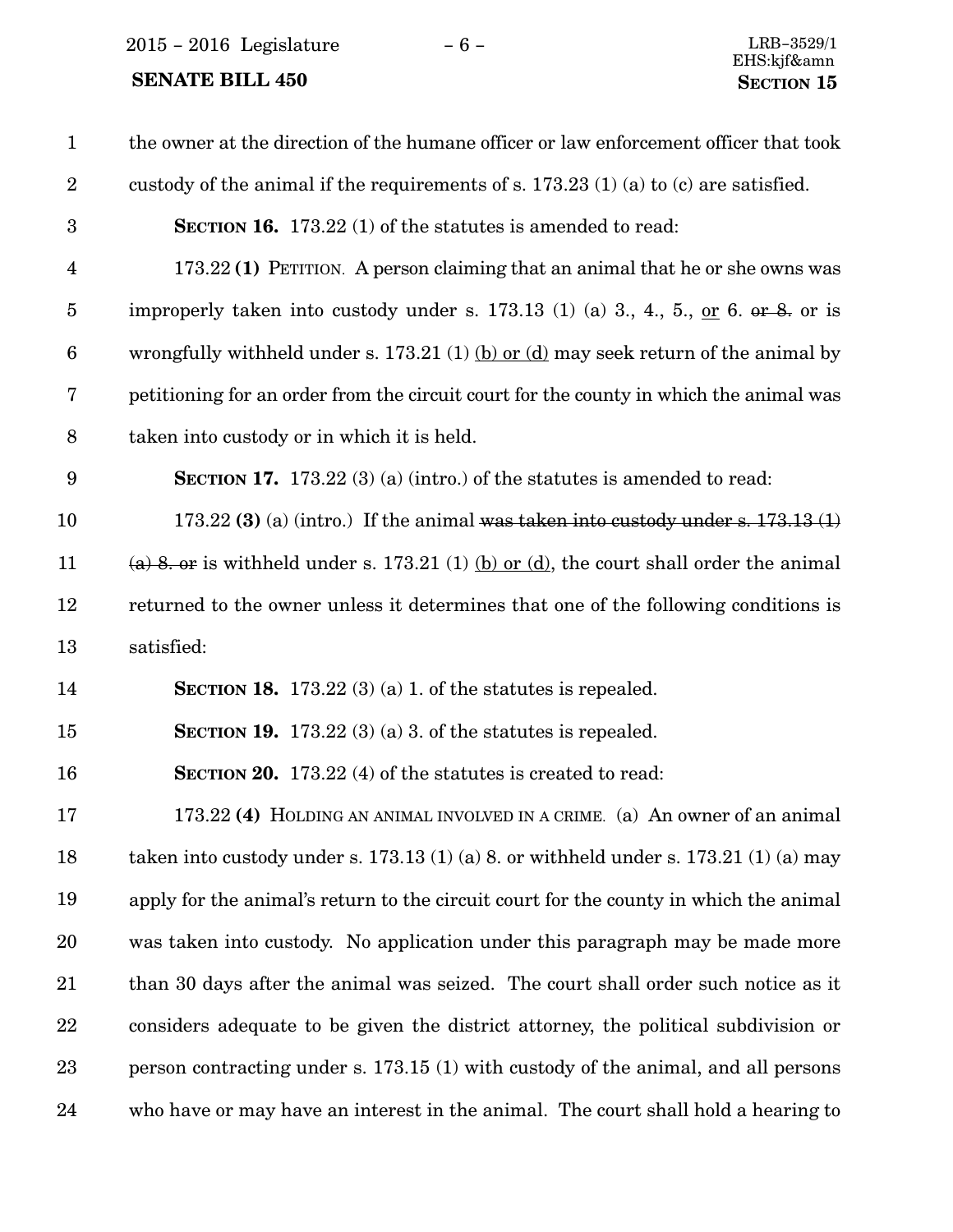$2015 - 2016$  Legislature  $-7 -$ <br> $\frac{LRB - 3529/1}{E[15.1.158 \text{ cm}^2]}$ 

#### **SENATE BILL 450**

hear all claims to the animal's ownership within 20 days after a timely application is filed, and the hearing shall be given preference. 1 2

(b) In the hearing under par. (a), the court shall determine if the animal is needed as evidence or if there is reason to believe that the animal was involved in any crime under ch. 951. If the court determines that the animal is needed as evidence or that there is reason to believe that the animal was involved in any crime under ch. 951, the court shall order the animal to be retained in custody. If the court determines that the animal is not needed as evidence and that there is not reason to believe that the animal was involved in a crime under ch. 951, the court shall order the animal returned to the owner. 3 4 5 6 7 8 9 10

(c) If the owner files a timely application under par. (a) and the court orders the animal to be retained in custody under par. (b), no payment is due under par. (f) until 30 days after the court order. If the court orders an animal to be returned to its owner under par. (b), no payment is due under par. (f). 11 12 13 14

(d) If an animal that was taken into custody under s. 173.13 (1) (a) 8. or is with held under s. 173.21 (1) (a) is in custody and its owner is charged with a crime under ch. 951, one of the following applies: 15 16 17

1. If all of the charges are dismissed or the owner is found not guilty of all charges, the political subdivision or person contracting under s. 173.15 (1) with custody of the animal shall return the animal to the owner unless the owner is subject to the restrictions under s. 951.08 (2m) or the animal has been treated as unclaimed or is otherwise subject to a disposition under s. 173.23. 18 19 20 21 22

2. If the owner is convicted of a crime under ch. 951, the animal shall be treated as unclaimed under s. 173.23 (1m), except that the charges under s. 173.23 (1m) (a) 4. do not apply if the court assesses the charges as expenses under s. 173.24. 23 24 25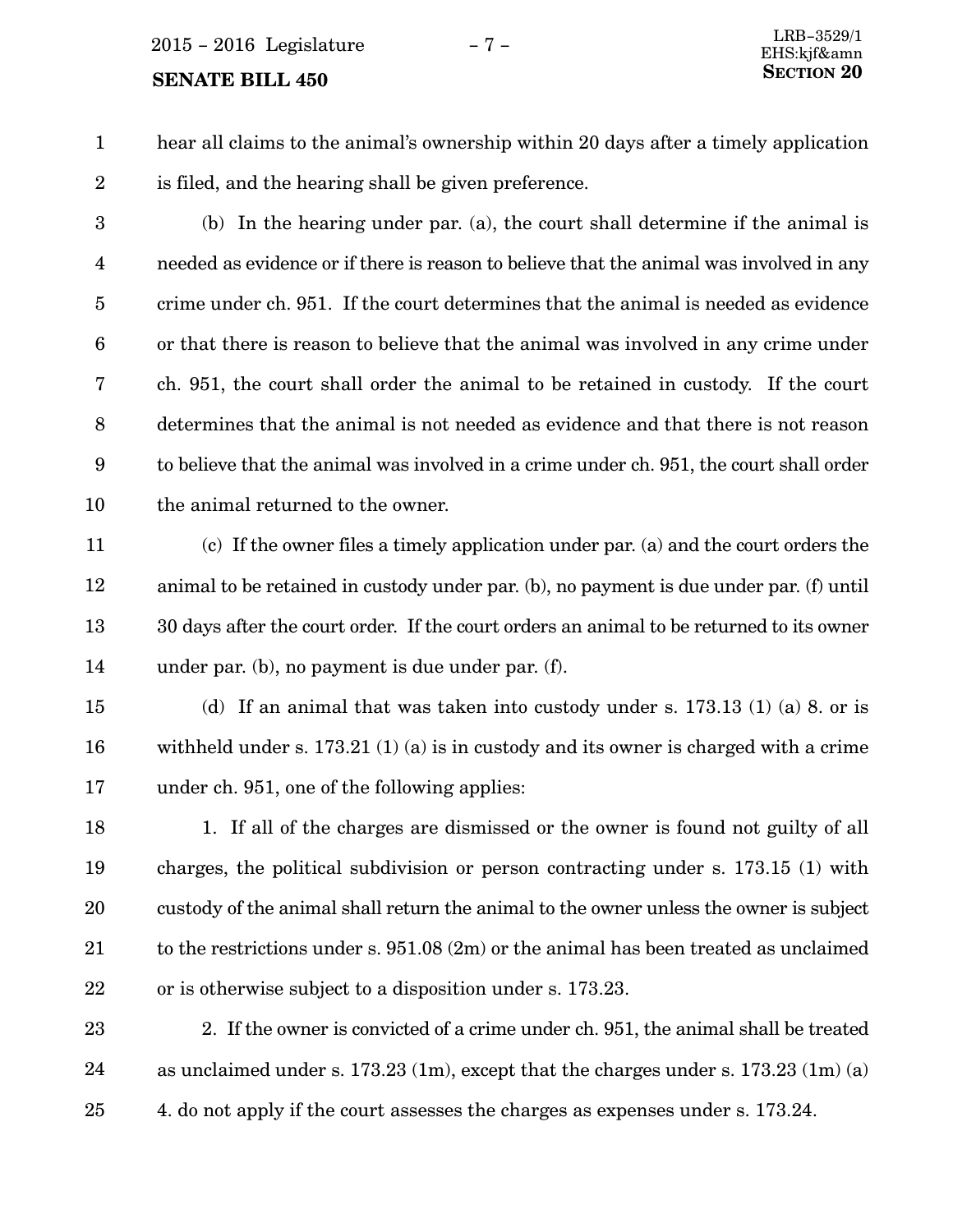2015 − 2016 Legislature − 8 − LRB−3529/1

| $\mathbf{1}$     | (e) If an animal that was taken into custody under s. $173.13$ (1) (a) 8. or is         |
|------------------|-----------------------------------------------------------------------------------------|
| $\sqrt{2}$       | withheld under s. $173.21$ (1) (a) is in custody and the district attorney or the       |
| $\sqrt{3}$       | department of justice notifies the political subdivision or person contracting under    |
| $\overline{4}$   | s. 173.15 (1) with custody of the animal that the animal's owner will not be charged    |
| $\bf 5$          | with a crime under ch. 951, the political subdivision or person contracting under s.    |
| $\boldsymbol{6}$ | 173.15 (1) with custody of the animal shall return the animal to its owner unless the   |
| 7                | owner is subject to the restrictions under s. $951.08$ (2m) or the animal has been      |
| $\, 8$           | treated as unclaimed or is otherwise subject to a disposition under s. 173.23.          |
| $\boldsymbol{9}$ | The owner of an animal taken into custody under s. 173.13 (1) (a) 8. or<br>(f)          |
| 10               | withheld under s. $173.21$ (1) (a) is personally liable to the political subdivision or |
| 11               | person contracting under s. 173.15 (1) with custody of the animal for the cost of the   |
| 12               | custody, care, and treatment of the animal. The political subdivision or person         |
| 13               | contracting under s. 173.15 (1) shall notify the owner in writing that he or she must   |
| 14               | pay for the outstanding costs of custody, care, or treatment of the animal upon         |
| 15               | demand. The political subdivision or person contracting under s. 173.15 (1) may         |
| 16               | demand such payment no more frequently than every 14 days and shall do so by 1st        |
| 17               | class mail to the owner's last-known address. If the amount demanded is received        |
| 18               | within 30 days of the mailing of the demand, the political subdivision or person        |
| 19               | contracting under s. 173.15 (1) shall keep the animal in custody. Except as provided    |
| 20               | in par. (c), if the amount demanded is not received within 30 days of the mailing of    |
| 21               | the demand, the political subdivision or person contracting under s. 173.15 (1) shall   |
| 22               | treat the animal as unclaimed under s. $173.23$ (1m). The owner of the animal may       |
| 23               | challenge the reasonableness of the amount demanded under this paragraph by             |
| 24               | filing a petition with the court within 20 days after the date the demand is mailed.    |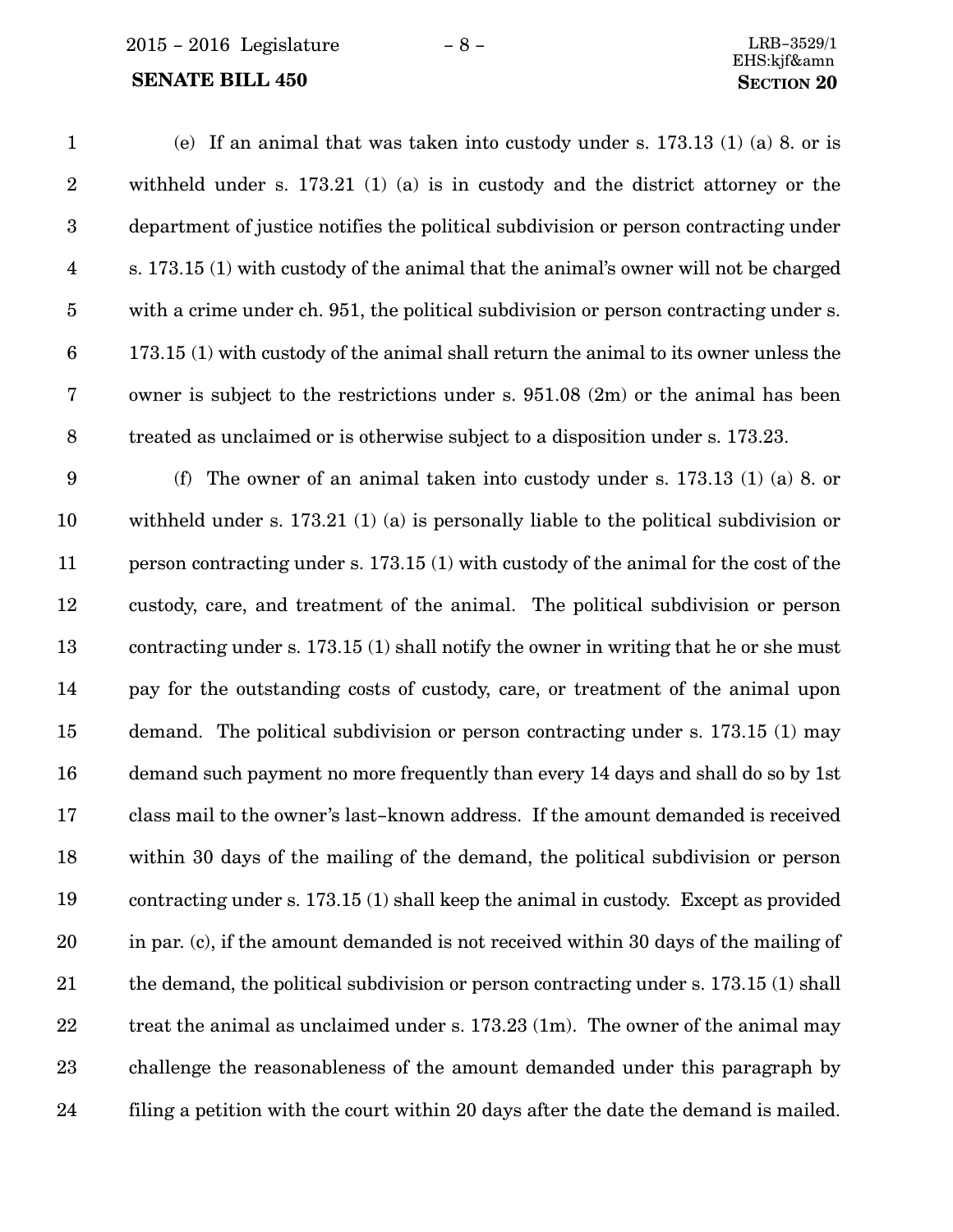2015 – 2016 Legislature − 9 –

| $\mathbf{1}$    | The owner may not file a petition challenging the reasonableness of the amount                    |
|-----------------|---------------------------------------------------------------------------------------------------|
| $\overline{2}$  | demanded more than 20 days after the date the demand is mailed.                                   |
| 3               | <b>SECTION 21.</b> 173.23 (1m) (intro.) of the statutes is amended to read:                       |
| $\overline{4}$  | 173.23 (1m) UNCLAIMED ANIMALS. (intro.) A political subdivision or a person                       |
| $\overline{5}$  | contracting under s. 173.15 (1) that has custody of an animal considered unclaimed                |
| $6\phantom{1}6$ | under sub. $(3)$ (a) 3, (5) (c), or (6) or s. 173.13 (3) (c) or, 173.19, or 173.22 (4) (e) or (f) |
| 7               | or an unwanted animal may do any of the following:                                                |
| 8               | <b>SECTION 22.</b> 173.23 (2) of the statutes is amended to read:                                 |
| 9               | 173.23 (2) ANIMALS NOT RETURNED TO OWNER. If an animal in the custody of a                        |
| 10              | political subdivision, other than an animal to which sub. (1m) applies, is not returned           |
| 11              | to the owner under sub. (1) or (5) (b) or s. $173.12(2)$ , $173.21(4)$ or $173.22$ or disposed    |
| 12              | of under sub. (4) or (5) (a) or s. $473.12(3) 173.22(4)$ (e) 2, it shall be disposed of under     |
| 13              | a court order under sub. $(3)$ or s. $951.18(4)$ .                                                |
| 14              | <b>SECTION 23.</b> 173.23 (3) (a) (intro.) of the statutes is amended to read:                    |
| 15              | 173.23 (3) (a) (intro.) A political subdivision <u>or person contracting under s.</u>             |
| 16              | $173.15$ (1) may petition the circuit court for an order doing any of the following with          |
| 17              | respect to an animal taken into custody by a law enforcement officer or a humane                  |
| 18              | officer or withheld under s. 173.21 (1):                                                          |
| 19              | SECTION 24. $173.23$ (3) (a) 3. of the statutes is amended to read:                               |
| 20              | 173.23 (3) (a) 3. Authorizing the sale, destruction, treatment as unclaimed                       |
| 21              | $\underline{\text{under sub. (1m)}}$ or other disposal of the animal.                             |
| 22              | SECTION 25. 173.23 (3) (e) of the statutes is amended to read:                                    |
| 23              | 173.23 (3) (e) The court shall issue its order after hearing and may grant,                       |
| 24              | modify and grant, or deny the petitioned-for relief, after considering the interests of           |
| 25              | the animal, the owner of the animal, the political subdivision, and the public. The               |